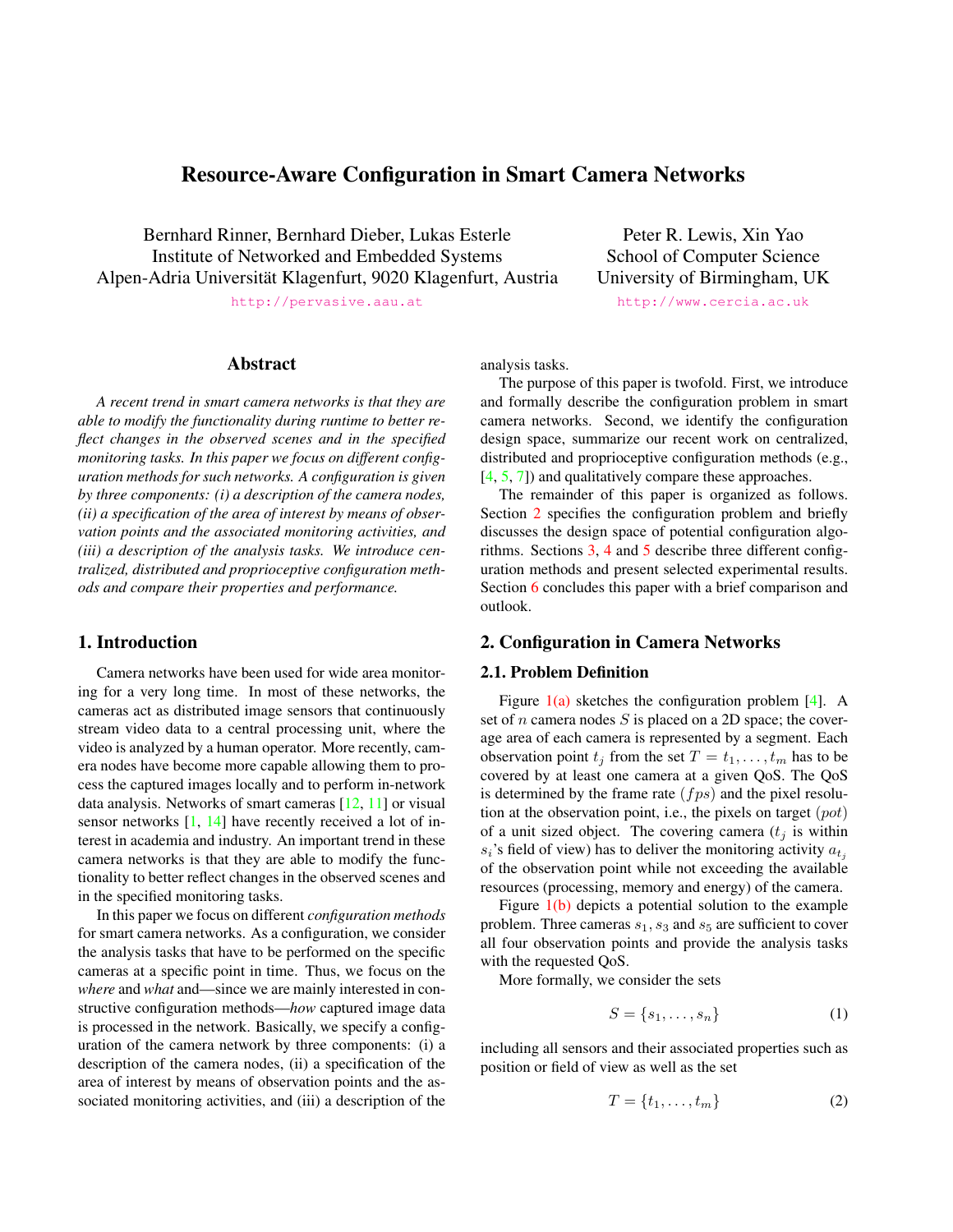<span id="page-1-0"></span>

(a) Problem specification (b) Possible solution

Figure 1. (a) A graphical sketch of an example configuration problem defined by five cameras  $(S_1 \dots S_5)$  and four observation points  $(t_1 \ldots t_4)$ . (b) A possible solution where all observation points (targets) are covered by three cameras.

including all observation points and their surveillance QoS requirements "pixels on target", "framerate" and "surveillance activity".

An activity represents a high-level monitoring task which must be achieved at an observation point. Examples for such activities include *image compression and streaming*, *object detection*, and *object tracking*. We define the set of all activities that can be performed as

$$
A = \{a_1, \ldots, a_l\}.
$$
 (3)

The function  $\tilde{r}(a_{s_i}, res_{s_i}, fps_{s_i}) \rightarrow (\tilde{c}_{s_i}, \tilde{m}_{s_i}, \tilde{e}_{s_i})$  is used to calculate the required processing  $\tilde{c}_{s_i}$ , memory  $\tilde{m}_{s_i}$ and energy resources  $\tilde{e}_{s_i}$  to perform a certain activity  $a_{s_i}$  on a node  $s_i$  with a specified data input configuration (resolution  $res_{s_i}$  and framerate  $fps_{s_i}$ ). The required resources are specified for processing a single frame.

We search for *feasible* configurations of the complete network. This means that all resource requirements, QoS requirements and activity requirements must be satisfied. Thus, for each sensor, the required memory and processing resources must not exceed the available resources. The required resources for the given input data configuration can be computed using  $\tilde{r}$ . In order to satisfy the QoS requirements, every observation point must be covered by at least one camera. The sensor must be configured to guarantee the specified pixels on target (*pot*) and framerate ( $fps$ ). Finally, the activity constraints must be satisfied. Every observation point must be covered by at least one sensor which must execute the desired monitoring activity for that observation point.

In general, there are multiple feasible configurations possible for a given network configuration problem. Thus, we are interested in configurations which optimize some criteria including network lifetime, energy usage or activity performance. Optimization can be performed using multiple criteria with different objective functions.

## <span id="page-1-1"></span>2.2. Configuration Design Space

The configuration problem can be instantiated along several dimensions which also span the design space for the algorithms to solve it.

The *dynamics of the environment* represents one dimension, i.e., whether the observation points may change in the monitoring area. Modifications of the observation points may be caused externally (e.g., by the operator) or internally (e.g., by automatic data analysis) to focus attention to different areas. In a static environment, offline configuration would be feasible; a dynamic environment requires a dynamic (re-)configuration.

The second dimension is the *distribution of processing and data* of the configuration method. Centralized methods are typically easier to implement, but have limited scalability. The required computation and communication resources are a related issue here.

The *homogeneity of sensors and tasks* represents another dimension. Sensor nodes can have identical or different capabilities wrt. sensing, processing and communication. This is also true for the observation points which can require homogeneous or heterogeneous monitoring activities.

Finally, the *a priori knowledge* about the network and the monitoring activities has a strong influence on configuration method. Such knowledge include information about the network topology, the sensor calibration and the objects and events to detect. Learning is one approach to overcome limited a priori knowledge.

### 2.3. Configuration Methods

In this paper we discuss three different configuration methods: centralized, distributed and proprioceptive configuration. These methods have different capabilities and requirements; they represent instances within the previously discussed configuration design space.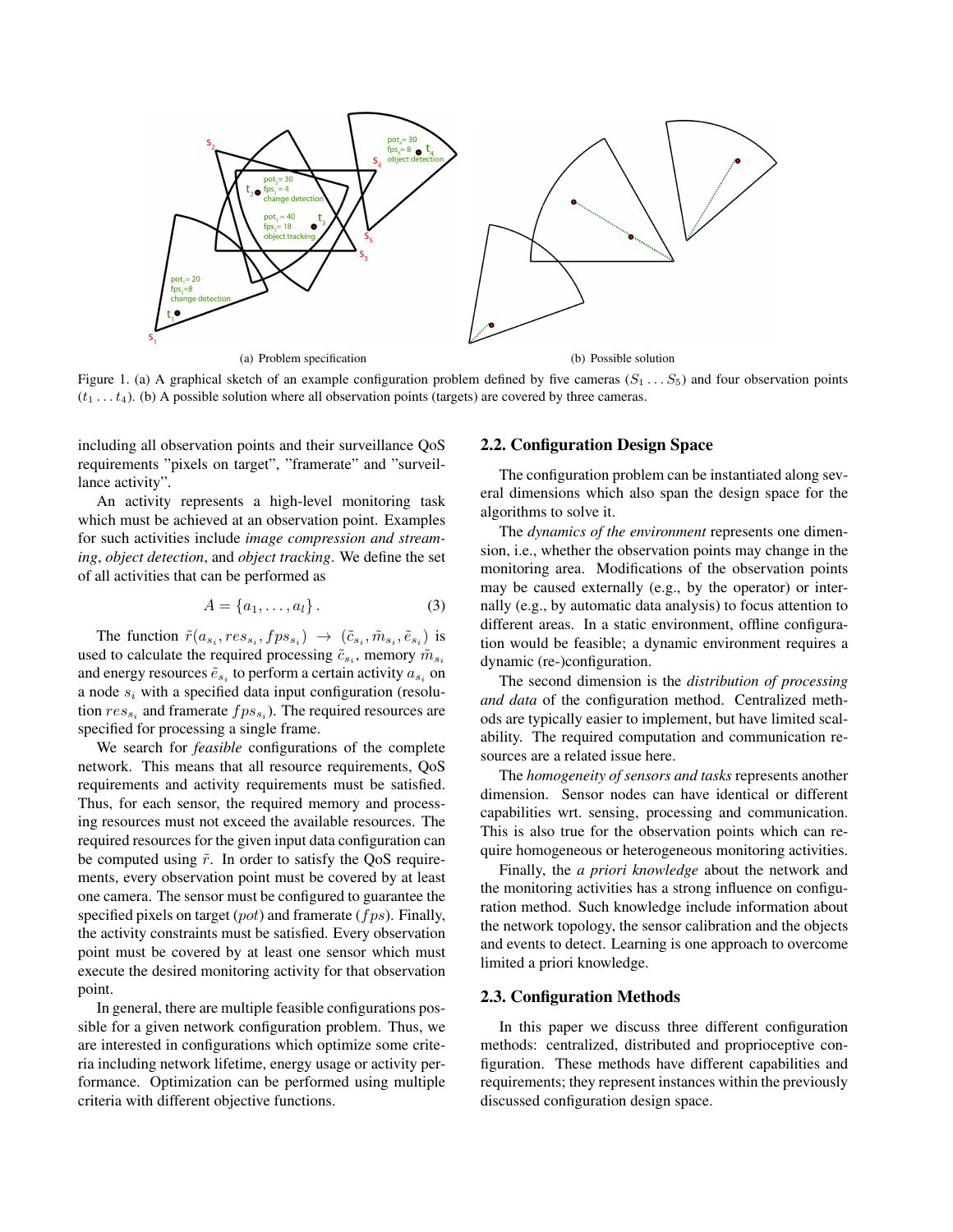<span id="page-2-3"></span>In the *centralized approach*, the configuration problem is solved on a dedicated computer node where complete knowledge about the camera network, the observation points and the monitoring activities are available. We apply a genetic algorithm to approximate the configuration problem.

In the *distributed approach*, the individual cameras perform simple operations to find solutions for observation points within their FOV and exchange these local solutions to iteratively improve to overall solution. The distributed approach supports fast re-configuration and is therefore well applicable in dynamic environments. Due to limited access to global data and the simpler optimization method there might be a deviation in the solution quality as compared to the centralized approach.

In the *proprioceptive approach*, the camera nodes act autonomously within the network. They collect and maintain information about their state and progress, which enables them to reason about their behavior (selfawareness) and utilize this knowledge to effectively and autonomously adapt their behavior to changing conditions (self-expression) [\[8\]](#page-7-8). We use a socio-economic approach to dynamically configure the camera network without a priori knowledge and demonstrate it in multi-object, multi-camera tracking.

## <span id="page-2-0"></span>3. Centralized Configuration

The search space for the configuration problem is typically very large and thus, a combinatorial search strategy becomes infeasible. Since this search problem is also multi-dimensional, the solution is no single point in the search space but a set of Pareto-optimal solutions. A popular approach to tackle multi-dimensional optimization problems is the use of evolutionary algorithms [\[3\]](#page-7-9) which are inspired by biological processes and apply the "survival of the fittest" principle in an iterative way  $[16]$ .

The execution of an evolutionary algorithm can be influenced by changing the targeted population size (i.e., the number of individuals present after selection), the mutation rate and the crossover rate (i.e., the number of mutation and crossover operations in one epoch). Evolutionary algorithms make heavy use of random variables (e.g., to select a chromosome to mutate).

### 3.1. Evolutionary Modeling and Approximation

We approximate the configuration problem in a hierarchical, evolutionary approach [\[4\]](#page-7-4). As illustrated in Algo-rithm [1,](#page-2-2) the algorithm takes the sets of sensors  $S$ , observation points  $T$  and activities  $A$  as inputs and returns a set of selected sensors  $S' \subseteq S$  with assigned sensor configuration  $D'$  and procedures  $\tilde{P}$ .

In the first step, we focus on the coverage problem and search only for sensor selections and input configurations

| <b>Algorithm 1:</b> Centralized configuration $[4]$ .                                |  |  |  |
|--------------------------------------------------------------------------------------|--|--|--|
| <b>Algorithm</b> centralized_configuration()                                         |  |  |  |
| INPUT: $S, T, A$                                                                     |  |  |  |
| OUTPUT: active sensors $S'$ with assignments for $D'$ and $P$                        |  |  |  |
| ENCODING: for every sensor $s_i$ its status and input config. $d_i \in D_i$          |  |  |  |
| set initial population                                                               |  |  |  |
| for every epoch do                                                                   |  |  |  |
| MUTATE sensor status and input configuration                                         |  |  |  |
| EVALUATE coverage                                                                    |  |  |  |
| <b>SELECT</b>                                                                        |  |  |  |
| call task_allocations("covering" solutions)                                          |  |  |  |
| perform elitist selection                                                            |  |  |  |
| until termination                                                                    |  |  |  |
| <b>Algorithm</b> task_allocation()                                                   |  |  |  |
| INPUT: sensor selections satisfying "coverage"                                       |  |  |  |
| OUTPUT: feasible solutions with ranking                                              |  |  |  |
| <b>ENCODING:</b> for every sensor $s_i \in S'$ its assigned procedures $\tilde{p}_i$ |  |  |  |
| set initial population                                                               |  |  |  |
| for every epoch do                                                                   |  |  |  |
| MUTATE procedure assignment                                                          |  |  |  |
| <b>EVALUATE</b> resources and activity                                               |  |  |  |
| <b>SELECT</b>                                                                        |  |  |  |
| <b>perform</b> elitist selection                                                     |  |  |  |
| until termination                                                                    |  |  |  |

<span id="page-2-2"></span>satisfying the coverage requirements. At the end of each epoch, these "covering" solutions are passed over to a second evolutionary algorithm searching for feasible task assignments. This second step focuses on the resource and activity constraints. Thus, the joint output of both steps satisfies all conditions for *feasible* solutions which are ranked according to the specified fitness functions. Although our problem formulation considers scenarios with uncovered observation points (i.e., points which are outside the FOV of all cameras) as infeasible, our algorithm implementation is able to eliminate these points in a preprocessing step and still present solutions for all covered points.

## <span id="page-2-1"></span>4. Distributed Configuration

The basic idea of the distributed algorithm is that camera nodes autonomously act in a greedy manner to cover observation points (also called targets) in their FOV. They then exchange messages (so called descriptors) describing the required resources to cover an observation point to inform other nodes of their local solution. Improved solutions are identified by comparing the exchanged descriptors. By performing periodic re-evaluation of the assignments (the targets covered by that camera), the solution can be improved iteratively.

In the basic distributed algorithm we do not require information about camera neighborhood; the cameras exchange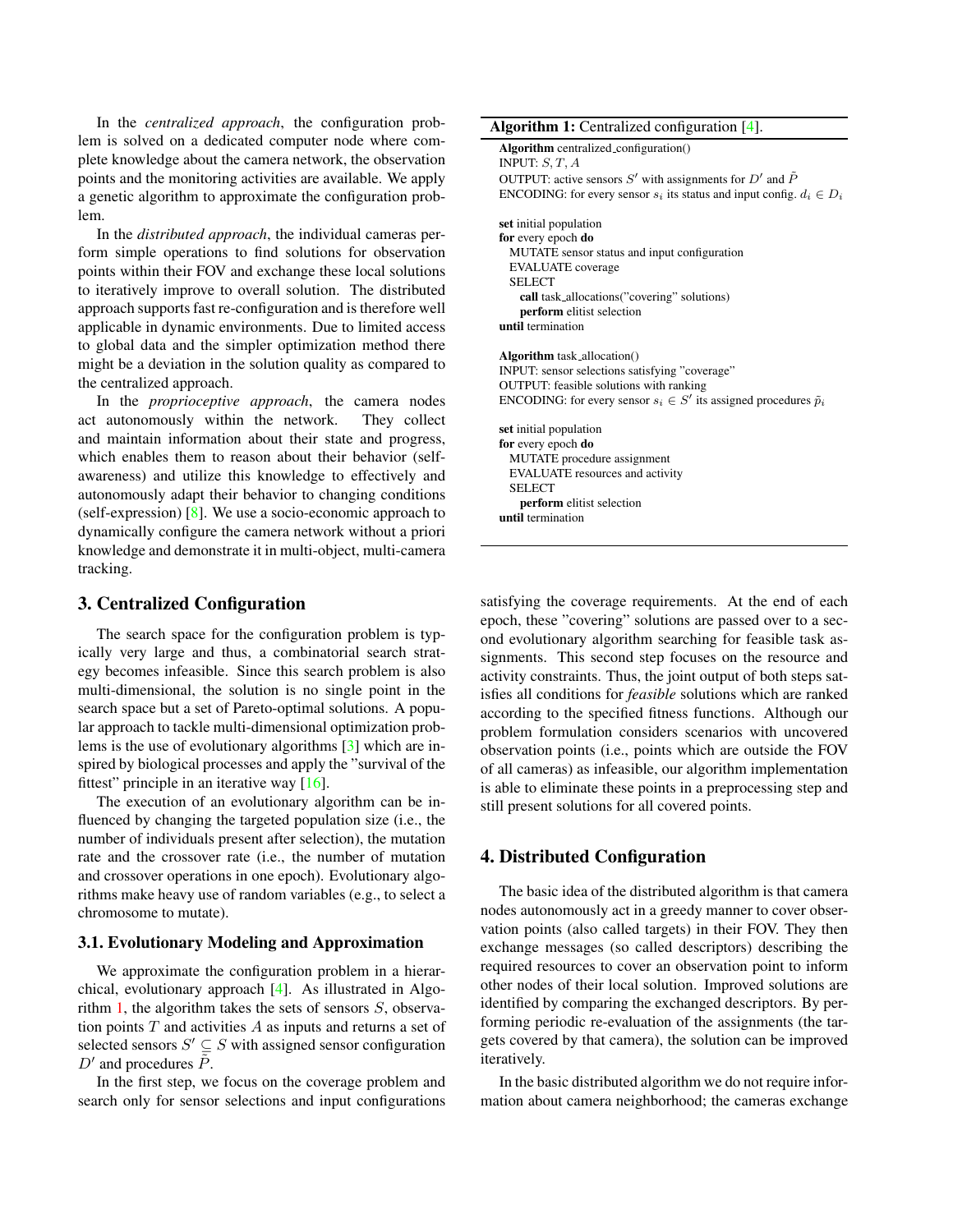<span id="page-3-4"></span>descriptors with broadcast messages<sup>[1](#page-3-1)</sup>. Each camera stores the best descriptor for a certain target, be it a local solution or the solution of a remote node. This stored descriptor is broadcast whenever the camera receives a worse descriptor. We support multi-hop dissemination of descriptors using this mechanism. This mechanism also improves the robustness against message loss in unreliable networks.

Algorithm [2](#page-3-2) shows a pseudocode description of the distributed algorithm. Nodes react to events such as the occurrence of new targets or the reception of new descrip-tors<sup>[2](#page-3-3)</sup>. Due to this simple protocol, we can quickly react to changed environmental circumstances and detected events in the monitored area. The distributed algorithm is fast and has good scalability and is therefore feasible for online reconfiguration in dynamic environments [\[5\]](#page-7-5).

| <b>Algorithm 2:</b> Distributed configuration $\boxed{5}$ .  |
|--------------------------------------------------------------|
| <b>Algorithm</b> distributed_configuration()                 |
| /* executed on every camera node */                          |
| <b>On</b> receive new observation point $t$ :                |
| <b>if</b> $t$ can be covered:                                |
| Calculate required (res, fps, activity)                      |
| Calculate required resources for (res, fps, activity)        |
| Broadcast descriptor                                         |
| fi                                                           |
| <b>On</b> receive descriptor $d$ :                           |
| <b>if</b> better descriptor $d_s$ available (local / stored) |
| Broadcast $d_s$                                              |
| else                                                         |
| Store $d$ as remote best descriptor for $t$                  |
| Broadcast $d$                                                |
| fi                                                           |
| Do periodically:                                             |
| if uncovered target in range                                 |
| <b>if</b> it can be covered                                  |
| Calculate required (res, fps, activity)                      |
| Calculate required resources (res. fps. activity)            |
| Broadcast descriptor                                         |
| fi                                                           |
| fi                                                           |
| Do periodically:                                             |
| Offer most expensive target that is covered by this node     |
|                                                              |

## <span id="page-3-2"></span>4.1. Comparison of Centralized and Distributed **Configuration**

In the following we briefly compare the centralized and the distributed configuration algorithm. This comparison is based on the achieved solution quality of both algorithms, i.e., the configuration algorithms optimized the overall energy consumption in four test scenarios. This comparison is

adopted from [\[5\]](#page-7-5) which discusses both algorithms in more detail.

The results of these test series are shown in Table [1.](#page-4-0) We performed 500 simulation runs per scenario and show the average, minimum and maximum deviation from the reference result of the central algorithm. We also present the average, minimum and maximum number of messages needed to initially cover all points. We further show, how often the algorithm found the optimal result initially and after an reevaluation phase of 100 message. Note, that even if the optimal result is not found, the result is still valid but requires a higher amount of resources. Additionally we show the average, minimum and maximum deviation from the reference result after the re-evaluation.

It can be seen that the algorithm performs very well in the simple and medium complex scenarios. It is able to find the optimal result for scenario  $a$  already in the initial assignment phase. Also, the number of messages needed is very low making the algorithm very suitable for resource-limited networks (especially, if we consider that one message only has a few bytes of size).

We can see that the algorithm found the optimal result for scenario d initially in 4.5% of our test cases but was able to increase this rate after the re-evaluation to nearly 42%. Thus, the algorithm finds results fast and the re-evaluation allows the improvement of the solution already with a small number of additional messages.

To evaluate the performance of the distributed algorithm in unreliable networks, we performed simulations where some broadcast messages were lost randomly. The results for 5% message loss are shown in Table [2.](#page-4-1) These results are still very close to the case with no message loss. The benefit of a continuous improvement after the initial assignments can also be clearly seen (cf. last column).

## <span id="page-3-0"></span>5. Proprioceptive Configuration

Recently, tracking applications have been developed on smart camera networks where the processing is distributed among the camera nodes (e.g.,  $[10, 13]$  $[10, 13]$  $[10, 13]$ ). While these distributed approaches apply different configuration strategies for managing the tracking responsibilities, they rely on topology knowledge and/or require iterative information exchange among the cameras. Our proprioceptive approach, first introduced in [\[7\]](#page-7-6), overcomes these limitations and is able to achieve robust, flexible and scalable multicamera configuration with low computation and communication overhead.

The tracking handover can be seen as an instance of the configuration problem in smart camera networks. The moving objects' position represent the observation points which are in this case highly dynamic. The monitoring activities (the object tracking) and the camera nodes are typically homogeneous. The goal is to select the best camera for track-

<span id="page-3-1"></span><sup>&</sup>lt;sup>1</sup>Cameras are neighbors if they have a common observation point in their FOV. If we know the neighbors, we can multicast the descriptors to these nodes and reduce the communication in the network

<span id="page-3-3"></span> $2$ "On x" indicates the occurrence of event x on the node. Events for new observation points or new descriptors are shown along with optional periodic activities for optimization.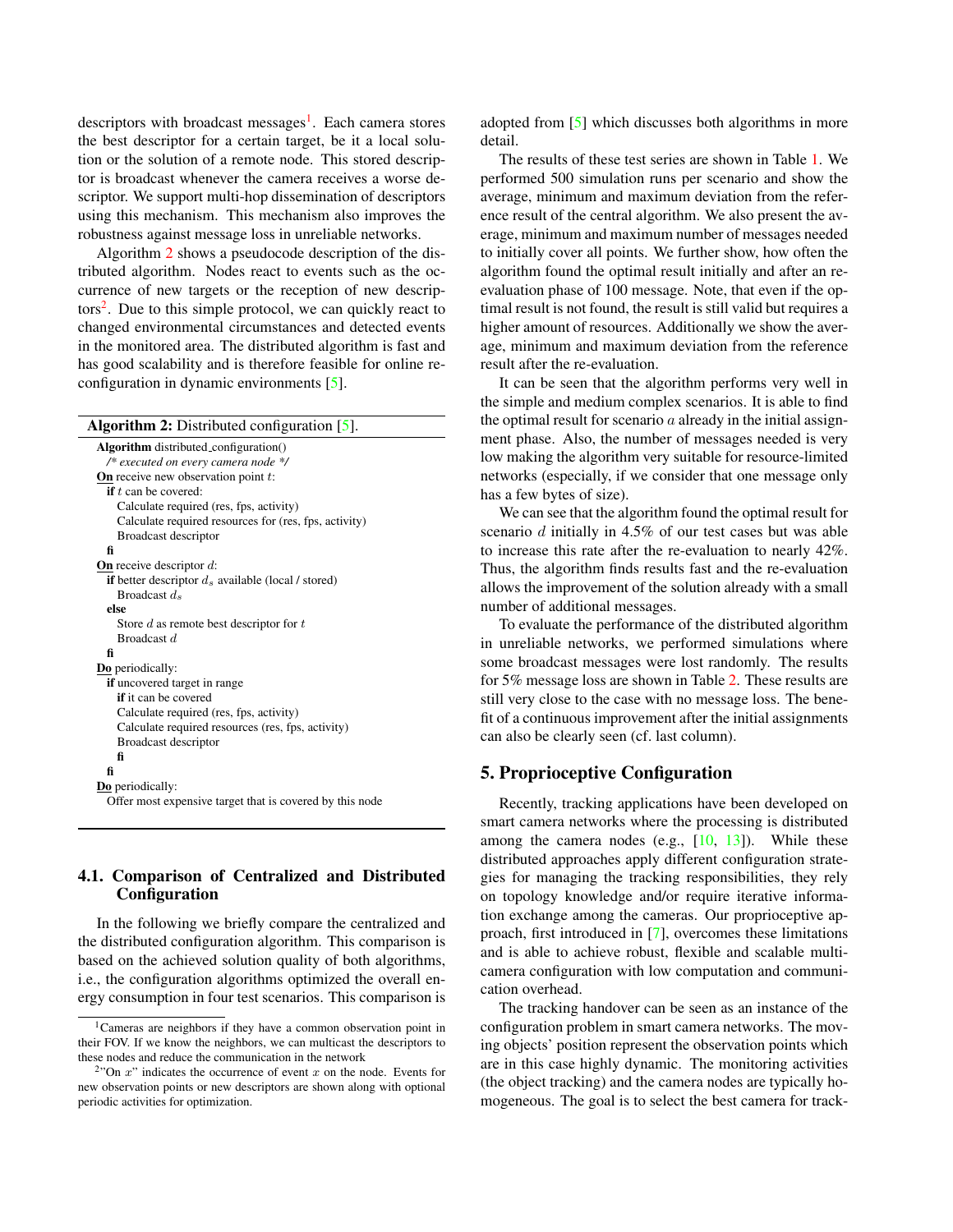<span id="page-4-3"></span>

| Scenario | Deviation $\lceil \% \rceil$ | # Messages                         | Opt. runs initial - after +100 msgs. $[\%]$ | Deviation after $+100$ msgs. [%] |
|----------|------------------------------|------------------------------------|---------------------------------------------|----------------------------------|
| a        | $0 - 0 - 0$                  | $17.5 - 14 - 21$                   | $100 - 100$                                 | $0 - 0 - 0$                      |
|          | $1.5 - 0 - 36.8$             | $ 31.2 - 22 - 43 $                 | $45.1 - 45.5$                               | $1.3 - 0 - 12.2$                 |
|          | $5.1 - 0 - 15.5$             | $\mid$ 29.4 - 21 - 43              | $16.2 - 54.8$                               | $3.7 - 0 - 7.8$                  |
|          |                              | $11.9 - 0 - 64.9$   54.1 - 44 - 78 | $4.5 - 41.8$                                | $6.7 - 0 - 55.5$                 |

<span id="page-4-0"></span>Table 1. Comparison of the centralized and distributed configuration algorithm using 4 different scenarios [\[5\]](#page-7-5). Average, minimum and maximum deviation in predicted solution quality after the initial assignment (second column) and number of messages of the initial assignment (third column) as well as the ratio of optimal solutions found initially and after re-evaluation (fourth column) are shown. The last column depicts the average, minimum and maximum deviation from the optimal result after an re-evaluation of 100 messages.

|  | Scenario   Deviation $\lceil \% \rceil$ | # Messages                      | Opt. runs initial - after +100 msgs. [%]   Deviation after +100 msgs. [%] |                  |
|--|-----------------------------------------|---------------------------------|---------------------------------------------------------------------------|------------------|
|  | $21.9 - 0 - 229$   27.9 - 21 - 38       |                                 | $16.8 - 57.8$                                                             | $3.3 - 0 - 12.6$ |
|  |                                         | $25 - 0 - 218$   51.2 - 38 - 64 | $2.2 - 45.2$                                                              | $7.1 - 0 - 55.5$ |

<span id="page-4-1"></span>Table 2. Comparison of centralized and distributed configuration algorithm including a message loss of 5% [\[5\]](#page-7-5). Average, minimum and maximum deviation in predicted solution quality after the initial assignment (second column) and number of messages of the initial assignment (third column) as well as the ratio of optimal solutions found initially and after re-evaluation (fourth column) are shown. The last column depicts the average, minimum and maximum deviation from the optimal result after an re-evaluation of 100 messages.

ing the object at any time.

The proprioceptive approach is based on ideas from both social and economic systems. A market mechanism is used to allocate objects to cameras for tracking. Subsequently, an ant colony inspired mechanism is used to learn the camera network's topology during runtime. As the vision graph is built up over time, it is then used to direct communication within the market mechanism in a more efficient manner. Market principles have long been shown to be useful in the control of distributed computing systems (e.g.,  $[9, 2]$  $[9, 2]$  $[9, 2]$ ) as have ant colony inspired algorithms (e.g., [\[6\]](#page-7-15)). However, our approach is the first use of artificial pheromones to enable targeted marketing which is completely different from optimization. This provides us with the ability to efficiently manage the trade-off between communication overhead and performance at run-time.

### 5.1. Utility and Market Mechanism

In the proprioceptive configuration each camera is controlled by a self-interested autonomous agent, with a utility function which it attempts to maximize. A camera  $i$ , has a set of *owned* objects  $O_i$ . The instantaneous utility of cam-era i is then given by [\[7\]](#page-7-6)

$$
U_i(O_i, p, r) = \sum_{j \in O_i} [c_j \cdot v_j \cdot \phi_i(j)] - p + r \tag{4}
$$

where  $\phi_i$ :  $O_i \rightarrow \{0,1\}$  and is 1 if camera *i* attempts to track object j and 0 otherwise.  $c_i$  and  $v_j$  represent the underlying tracking confidence and visibility of object  $i$  respectively. Cameras also make payments to each other in exchange for ownership rights over objects. For example, camera  $b$  may pay camera  $s$  in order to buy the right to track an object owned by s. If both cameras agree, then the object is removed from  $O_s$  and added to  $O_b$ . In equation [4,](#page-4-2) p denotes the sum of all payments made by camera  $i$  at that time, while r denotes the sum of all payments received.

We use Vickrey auctions  $[15]$  as the chosen market mechanism. When attempting to sell an object it owns, a camera hosts a single item Vickrey auction for that object. The advantage of the Vickrey auction is that it has a dominant strategy for bidders: to bid one's truthful valuation, regardless of the strategies of the other bidders. In common with other market-based control systems (e.g., [\[9\]](#page-7-13)), the currency used is not real money, it is an artificial quantity used for system control.

The basic process which occurs in this approach is therefore as follows. Each camera advertises information to other cameras about the objects it currently owns. Upon seeing such an advertisement, a camera determines the utility it is likely to gain if it owned the object, and had the right to track it. The receiving camera may then bid for the object, privately to the advertising camera. Since we use a Vickrey auction, each camera may place only one bid and the dominant strategy of each camera is to bid a value equal to its truthful valuation of the object in terms of its contribution to the camera's utility (see equation [4\)](#page-4-2).

#### 5.2. Pheromone-based Vision Graph Generation

<span id="page-4-2"></span>The market mechanism allocates objects to cameras without requiring any topology information, since each camera can advertise its objects to all other cameras in a broadcast fashion. However, by introducing vision graph information, the process can be made more efficient in terms of communication overhead. This topology information need not be known *a priori*, since the ant colony inspired algorithm is able to learn it online, by observing trading behavior. This is a key advantage of combining social and economic approaches to solve the configuration problem. The fundamental idea is that as a camera learns its neighborhood relations, it may reduce total communication, by advertising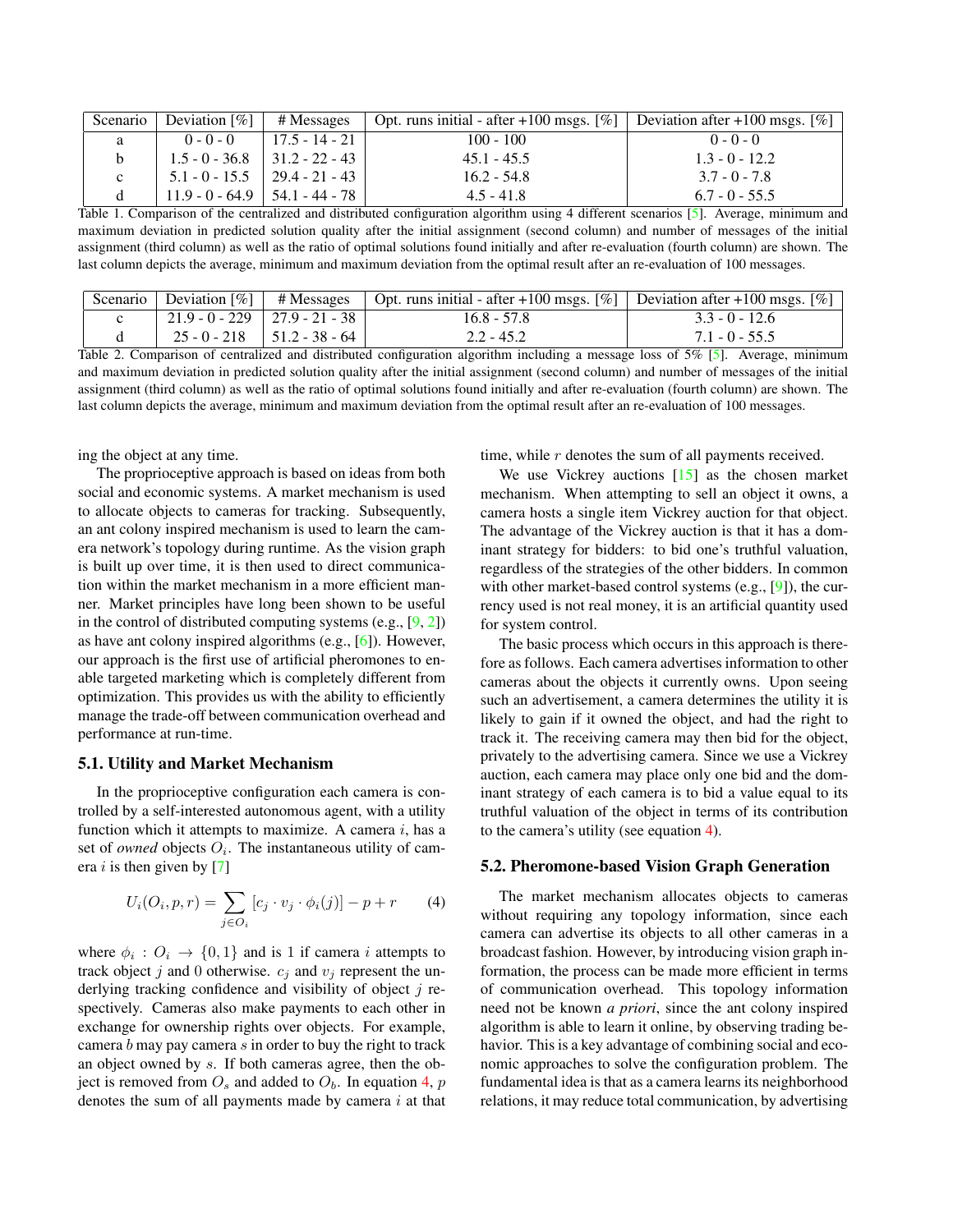<span id="page-5-2"></span>its objects only to those cameras which are likely to buy. At the same time, it can still obtain a high utility, and adapt to changes in the network topology by updating its model of the vision graph during runtime.

As alluded to, the learnt vision graph information is distributed and local information is stored in cameras. We define for each camera i an adjacency list,  $E_i$ , the set of all links (or edges) originating at that camera. Each element of  $E_i$  is the tuple  $(i, x, \tau_{ix})$ , where x is another camera in the network and  $\tau_{ix}$  is the strength of the link from camera i to camera  $x$ . Each camera is initialized with an adjacency list containing tuples from itself to all other cameras in the network, each tuple with a strength value  $\tau_{ix} = 0$  for all x. Subsequently, each time camera  $i$  successfully sells an object to camera x,  $\tau_{ix}$  is increased by a value  $\Delta$ . The strength of the links also decreases over time, allowing the system to re-learn in response to changes in topology or cameras' fields of view. The pheromone learning method is described in full in [\[7\]](#page-7-6).

As  $\tau$  values are learnt, the inefficient broadcast behavior of cameras can then be made more efficient. Specifically, when advertising an object, camera  $i$  sends a message to camera x with probability  $P(i, x)$ , otherwise it does not communicate with camera  $x$  at that time.

We have investigated a number of strategies for determining  $P(i, x)$ , based on the learnt  $\tau$  values. These are described in [\[7\]](#page-7-6), where this socio-economic approach was first introduced.

### 5.3. Autonomous Camera Control

Combining the camera's utility function, decision process, trading behavior and vision graph generation, we specify that each camera in the system behaves according to Algorithm [3.](#page-5-0)

As indicated in step 4, the handover algorithm should be run regularly enough to ensure that objects are handed over as close as possible to the optimal time, but without spending unreasonable resources identifying objects in the scene purely for the purposes of determining optimal bids.

#### 5.4. Experimental Study

To test our approach, we created a 2D simulation framework with static cameras; the cameras' fields of view are modeled as segments. Each camera is independently controlled by an autonomous software agent capable of communicating with other such agents via message passing. In the simulation we assume perfect tracking (i.e., every object within the FOV is properly detected and identified) and calculate the visibility of an object based the inverse Euclidean distance between the camera and the object and the simulated position of within the FOV. In each simulation run, the total cumulative utility across all cameras was recorded (the social welfare) as a measure of tracking performance.

#### Algorithm 3: Proprioceptive handover algorithm [\[7\]](#page-7-6).

Algorithm proprioceptive\_configuration()

*/\* executed on every camera node\*/*

- 1. *Object trading of camera* i
	- (a) Advertise owned objects to each other camera  $x$  with probability  $P(i, x)$ .
	- (b) For each received advertised object  $j$ , respond with a bid at value  $u_i(j)$  if this is greater than zero.
	- (c) Accept received bids for each object k for which  $u_i(k)$  is less than the highest received bid. For each accepted bid:
		- i. Remove k from  $O_i$ .
		- ii. Respond to the camera making the highest bid, informing it of the required payment, the value of the second highest received bid.
		- iii. Increment the camera's utility by the value of the second highest bid.
	- (d) For each object  $l$  for which the bid sent was accepted, add  $l$ to  $O_i$  and deduct the payment amount from the camera's utility.
- 2. *Vision graph update of camera i*: Update  $\tau_{ix}$  for all x.
- 3. *Tracking decisions of camera i*: Select which objects in  $O_i$  to track in order to maximize  $U_i(O_i)$ .
- 4. Repeat at regular intervals.

<span id="page-5-0"></span>

<span id="page-5-1"></span>Figure 2. System utility (above) and communication usage (below) over time, during a typical run of a scenario with three objects. Active and passive broadcast algorithms are compared.

The number of messages sent between cameras was also measured.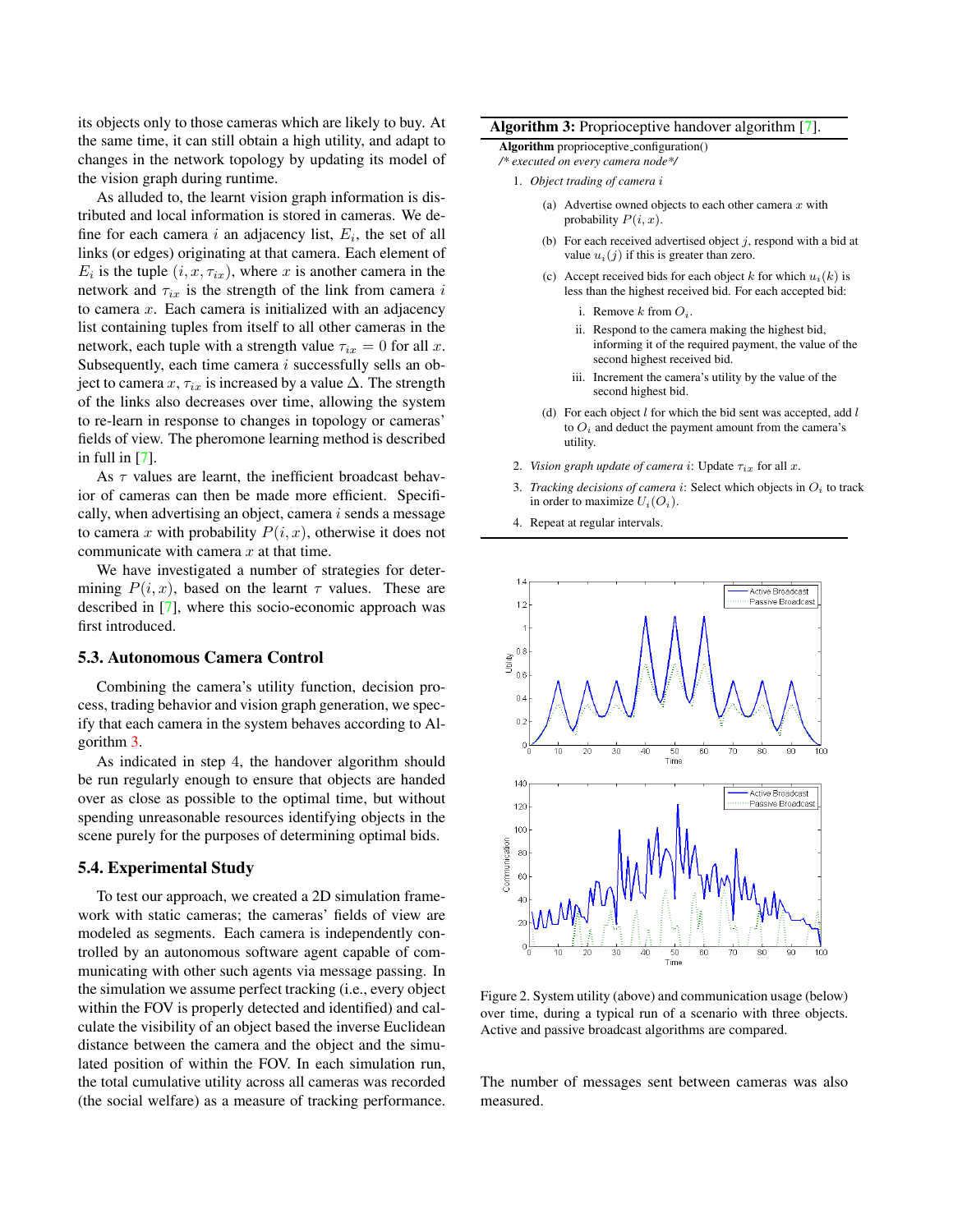<span id="page-6-2"></span>

<span id="page-6-0"></span>Figure 3. The vision graph is built up through trading interactions, over time, as the system operates [\[7\]](#page-7-6). Red lines indicate links in the vision graph; thickness indicates strength. A cameras' FOV turning yellow indicates that it has detected an object.

Initially, two simple broadcast approaches, which we refer to as *active* and *passive*, were tested in the simulation environment. In both approaches, each advertisement message is broadcast to all other cameras in the network. In the *active* approach, each camera advertises every object it owns to the entire network at each simulation time step. This means that other cameras attempt to gain ownership of objects as soon as they enter their FOV. On the one hand this results in a perfect tracking utility since the camera with the highest utility for an object has ownership of it, but on the other hand the communication between the cameras is significant. Contrary to this, the *passive* approach minimizes the communication by sending advertisement messages only when an object is about to leave the FOV of its current owner.

Figure [2](#page-5-1) shows the overall system utility (i.e., the tracking performance of the network) and the communication overhead for the *active* and *passive* algorithms in a scenario with three moving objects. The spikes in utility occur when the objects move into the areas of high visibility in front of each of the cameras. As can be clearly seen, the *active* approach uses significantly more communication.

Figure [3](#page-6-0) illustrates the pheromone-based approach to building the vision graph online during runtime. The state of the vision graph is shown at four points through the sim-



<span id="page-6-1"></span>Figure 4. Performance (overall utility calculated across 1000 time steps) of each of the six algorithms on a simple (above) and complex (below) scenario [\[7\]](#page-7-6). Both utility and communication values are normalized by those from the active broadcast algorithm.

ulation, from initialization where no adjacency information is known. As the objects are traded between cameras, the links (indicated by thicker red lines) are constructed. Over time, unused links reduce in strength.

Figure [4](#page-6-1) shows the overall performance of six variants of the approach on two test scenarios, with one object in the environment. Due to the stochastic nature of the object's trajectory and the communication algorithms, mean and standard deviation are shown for each approach, calculated over 30 independent runs. More details on the experimental evaluation can be found in [\[7\]](#page-7-6).

These results clearly show that the greatest difference between outcomes in the simpler scenario is obtained when switching between *active* and *passive* approaches, while the difference between broadcast and multicast communication schedules has little effect. However, in the more complex scenario, the different approaches yield different outcomes